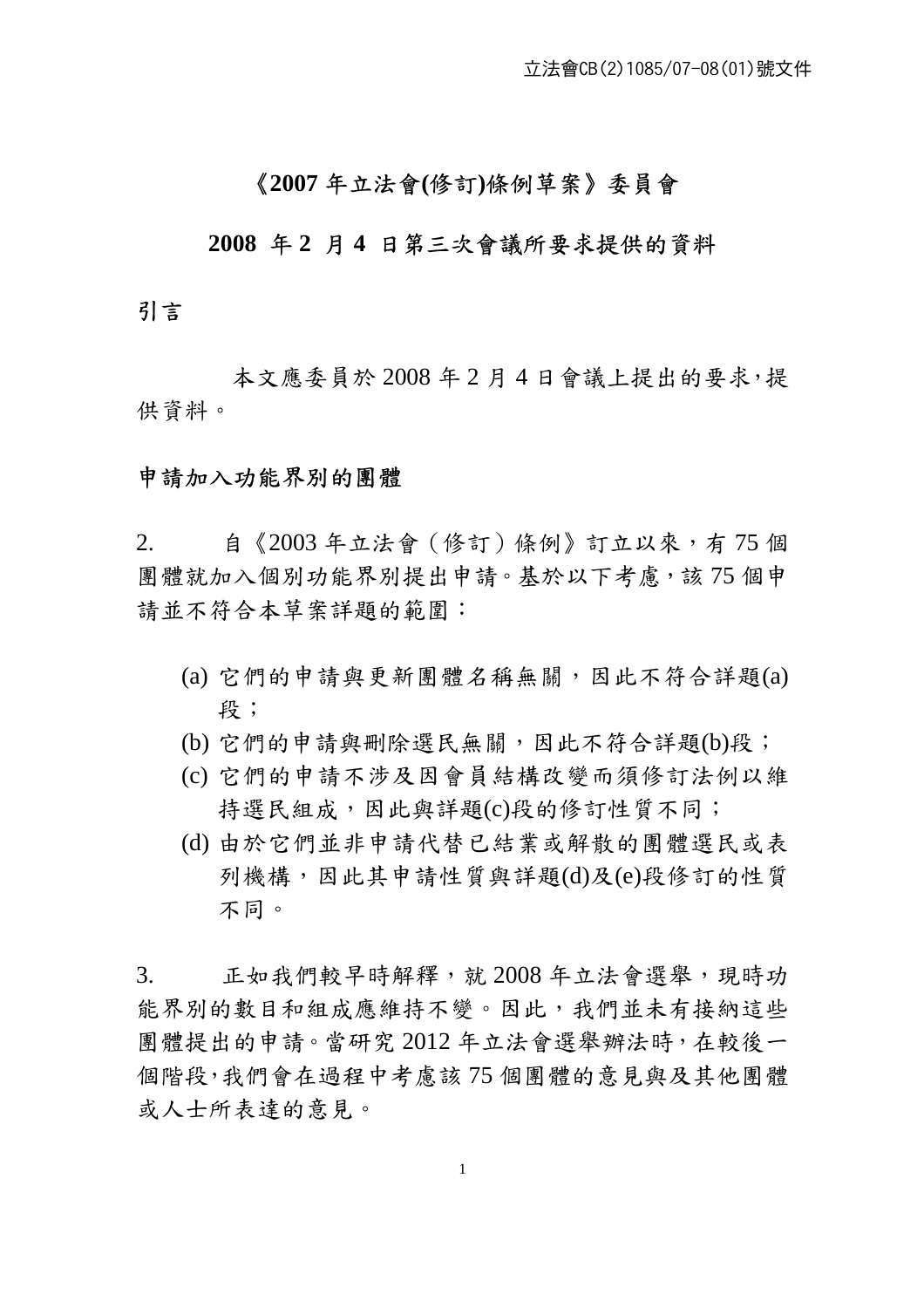## 更新選民資料

4. 為確保選民登記冊能反映功能界別選民的最新資料, 選舉事務處會從多個途徑更新選民登記資料。選舉事務處會向 其會員為選民的表列機構要求提供最新的會員資料(發出的信 件樣本見附件 A)。收到資料後,就新加入表列機構的團體,選 舉事務處會發信邀請它們登記為選民;如發現有團體選民不再 是該表列機構的會員,選舉事務處會根據法定程序將它們從選 民登記冊剔除<sup>1</sup> 。此外,選舉事務處亦會發信請已登記的團體選 民更新其登記資料(發出的信件樣本載於附件 B)。除此以外, 相關的政策局及部門,亦向我們提供其相關界別內有助更新選 民的資料,包括選民的名稱修訂、業務轉變,或在法定註冊和 發牌制度下獲註冊或發牌團體的變動等。

5. 接獲上述的更新資料後,選舉事務處會視乎情況進行 相應的處理,例如核實資料後更新選民的資料,容許表列機構 的合資格新會員登記為選民、剔除不再合資格登記為選民的機 構等。

## 香港體育學院

1

6. 就委員問及有關香港體育學院(體院)的事宜,體院 曾於 2006 年 6 月 21 日通過電郵聯絡本局,表示香港康體發展 局(康體局)解散以後,體院便於 2004年10月1日成立,以培

<sup>1</sup> 如發現有團體選民不再是該表列機構的會員,選舉事務處會根據《選舉管理委員會(登記)(立法 會功能界別選民)(選舉委員會界別分組投票人)(選舉委員會委員)規例》第22條 (第541B 章)向有 關的團體選民作出書面查訊。如它們未能提交保留其選民資格的理據,選舉事務處會將這些團體選 民列入遭剔除者名單內。在遭剔除者名單公布後,如它們沒有作出申索或申索不獲接納,它們將不 獲納入正式選民登記册內。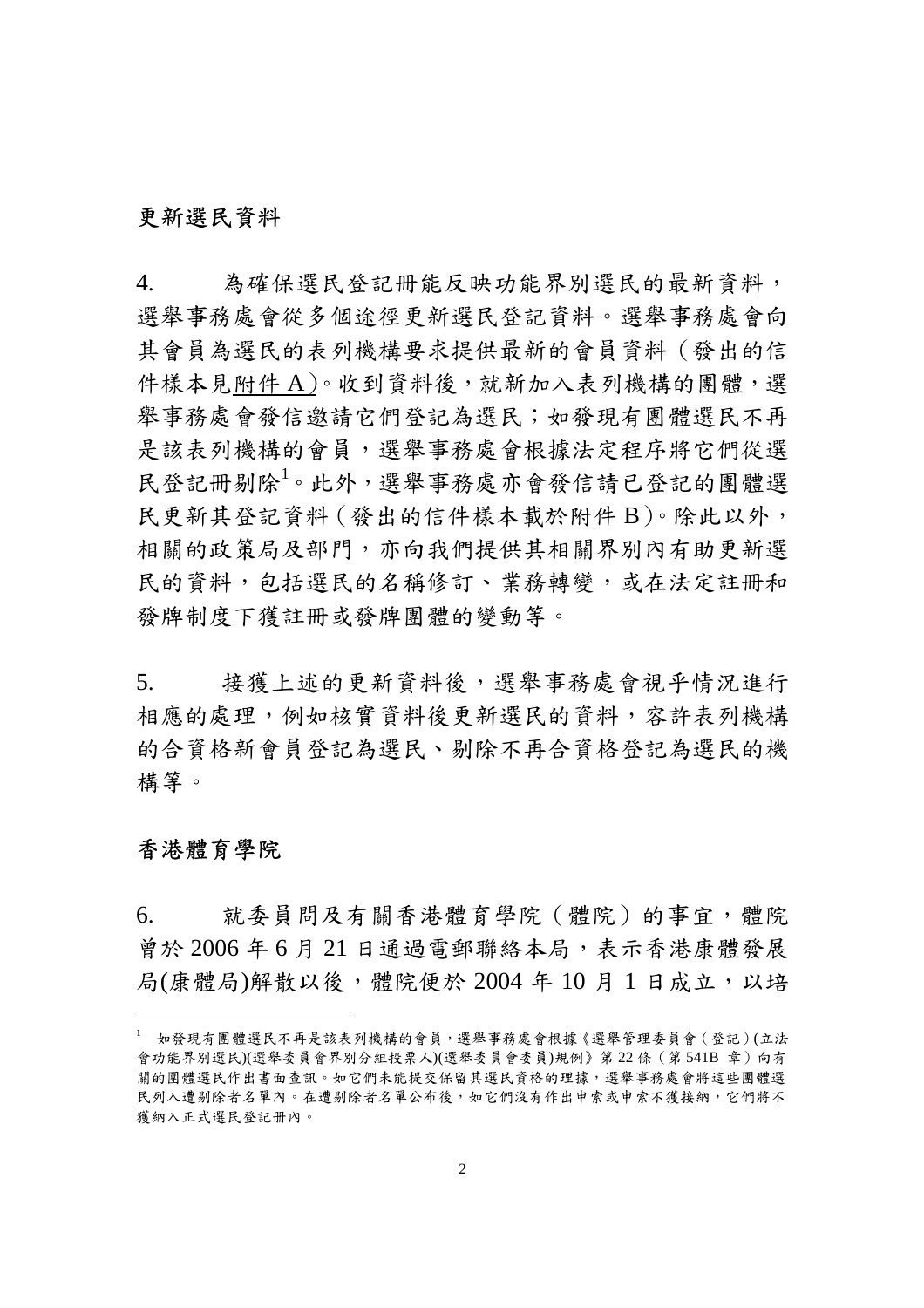育香港精英運動員。由於前康體局是體育、演藝、文化及出版 界功能界別的登記選民,體院希望可以重新登記,以加入這個 功能界別。本局於 2006年8月1日回覆,解釋就 2008年立法 會選舉,現時的選民範圍應維持不變。我們亦表示已閱悉體院 的要求,並會於未來修訂《立法會條例》時,考慮有關申請。

## 香港煙草業聯會有限公司

7. 就委員問及有關香港煙草業聯會有限公司的事宜,該 會曾於 2006年5月19日及 2006年8月21日致函本局,表示 自香港煙草業協會於 2006 年從《立法會條例》附表 1C 刪除後, 批發及零售界功能界別中便沒有任何團體代表煙草業。香港煙 草業聯會有限公司於 2005年4月18日成立的目的,便是代替 香港煙草業協會作為業界的代表。該會表示,作為香港煙草業 協會的繼承機構,其宗旨、組織架構及成員與香港煙草業協會 十分相似。該會亦表示,自其在 2005 年 4 月成立後,該會在有 關煙草業的立法事宜上,代表煙草業向立法會及政府表達意 見。由於香港煙草業協會的前會員,可登記為批發及零售界功 能界別的選民,而根據該會的理解,這些前會員大部份不能通 過加入其他團體繼續成為批發及零售界功能界別的選民,因此 該會要求政府修訂《立法會條例》,將該會納入批發及零售界功 能界別,讓有關會員繼續享有投票的權利。本局曾於 2006年8 月 1 日及 9 月 7 日回覆,解釋就 2008 年立法會選舉,現時的選 民範圍應維持不變。但我們會於進行有關檢討時,考慮該會的 要求。

政制及內地事務局 2008 年 2 月

3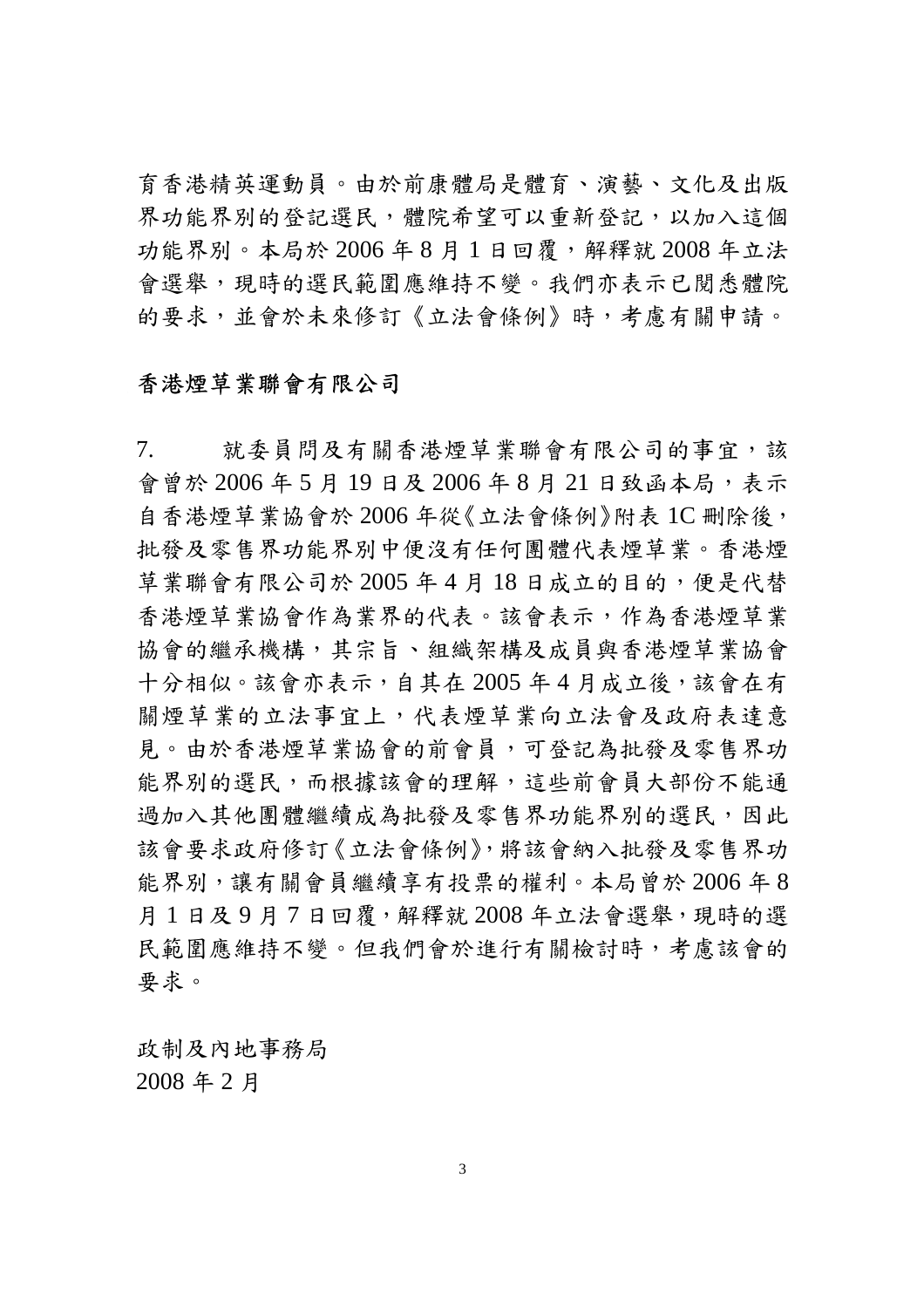



 $*$ 

 $*$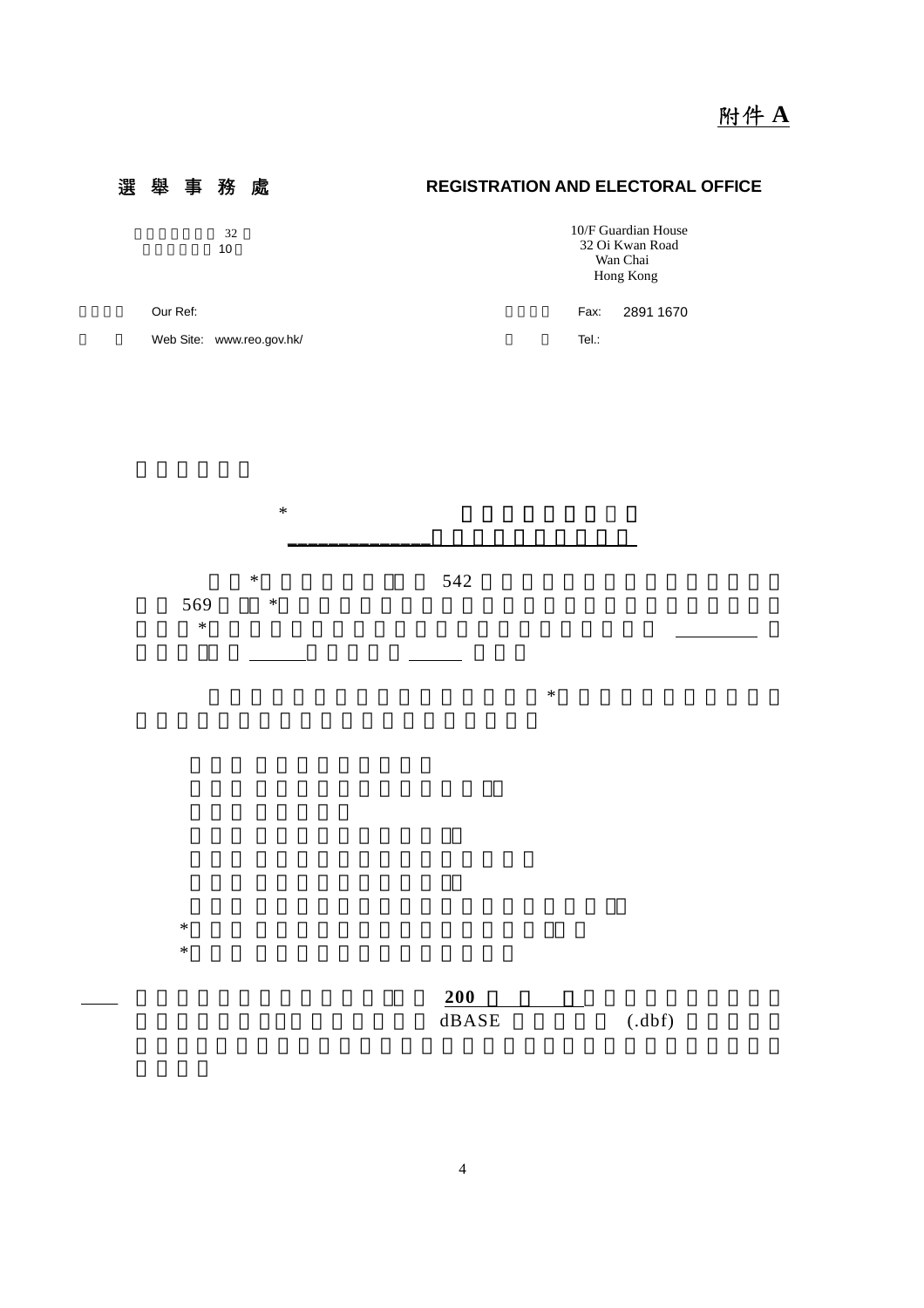$*$  542  $(569$   $*1997$   $10$  3  $2003$  $8 \t1$  $\overline{\mathcal{A}}$  $542$  )  $(569)$ **如有任何意义的**事件,但是在这样的事件。

 $\sqrt{ }$ 

 $\checkmark$ 

 $($   $)$ 200

*\**請把不適用者刪去/作出適當修改

 $\sim$  5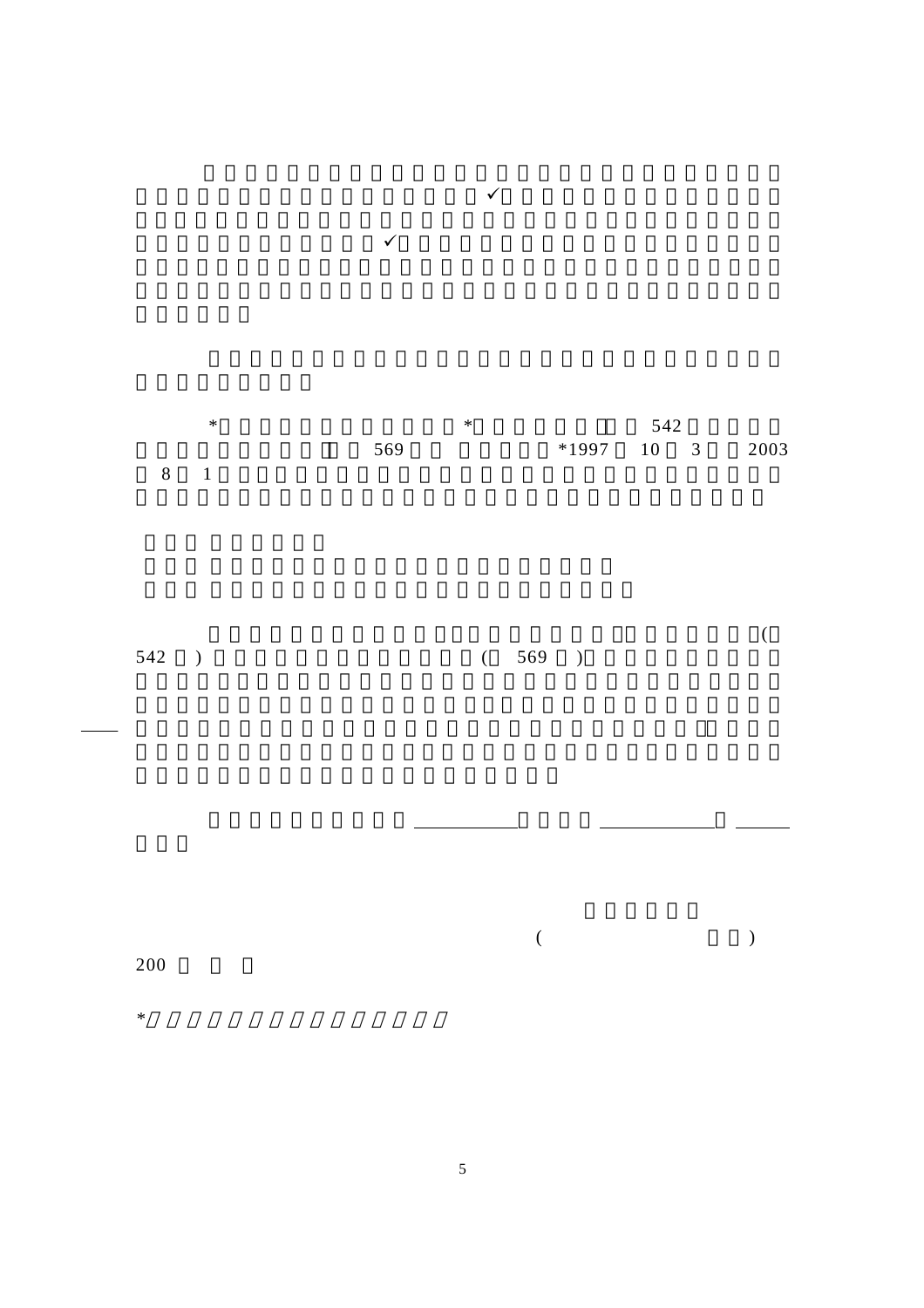**REPLY SLIP** 

| Electoral Registration Officer (Attn.: FC Processing Team<br>To:<br>2891 1670<br>Fax No.:                                                                                                                                                                                                                                                                                                                                                                        |
|------------------------------------------------------------------------------------------------------------------------------------------------------------------------------------------------------------------------------------------------------------------------------------------------------------------------------------------------------------------------------------------------------------------------------------------------------------------|
| Membership Information<br>Part 1<br>The information that we provided on (DATE) is still valid.<br>There are some changes in the information provided earlier.  Details are attached herewith.<br>We cannot provide the following information/can only provide part of the following information:                                                                                                                                                                 |
| can partly<br>can partly<br>cannot<br>cannot<br>provide<br>provide<br>provide<br>provide<br>(a)<br>(e)<br>name (both English and Chinese)<br>name, position and telephone number of<br>responsible person<br>(f)<br>(b)<br>business registration number<br>fax number<br>(c)<br>(g)<br>business address<br>membership/registration number<br>(d)<br>(h)<br>e-mail address<br>membership class/membership rank<br>(i)<br>date of admission as a member of my body |
| Part 2<br><b>Change of Particulars</b><br>The particulars of my body shown on your letter are correct.<br>The particulars of my body shown on your letter are incorrect. Please amend the particulars of my body as follows:<br>(i)<br>Name in Chinese:<br><u> 1989 - Johann Harry Harry Harry Harry Harry Harry Harry Harry Harry Harry Harry Harry Harry Harry Harry Harry</u><br>(ii)<br>(iii)<br>Business address:                                           |
| Name of Responsible Person:<br>Stamp of Body:                                                                                                                                                                                                                                                                                                                                                                                                                    |

**Annex I**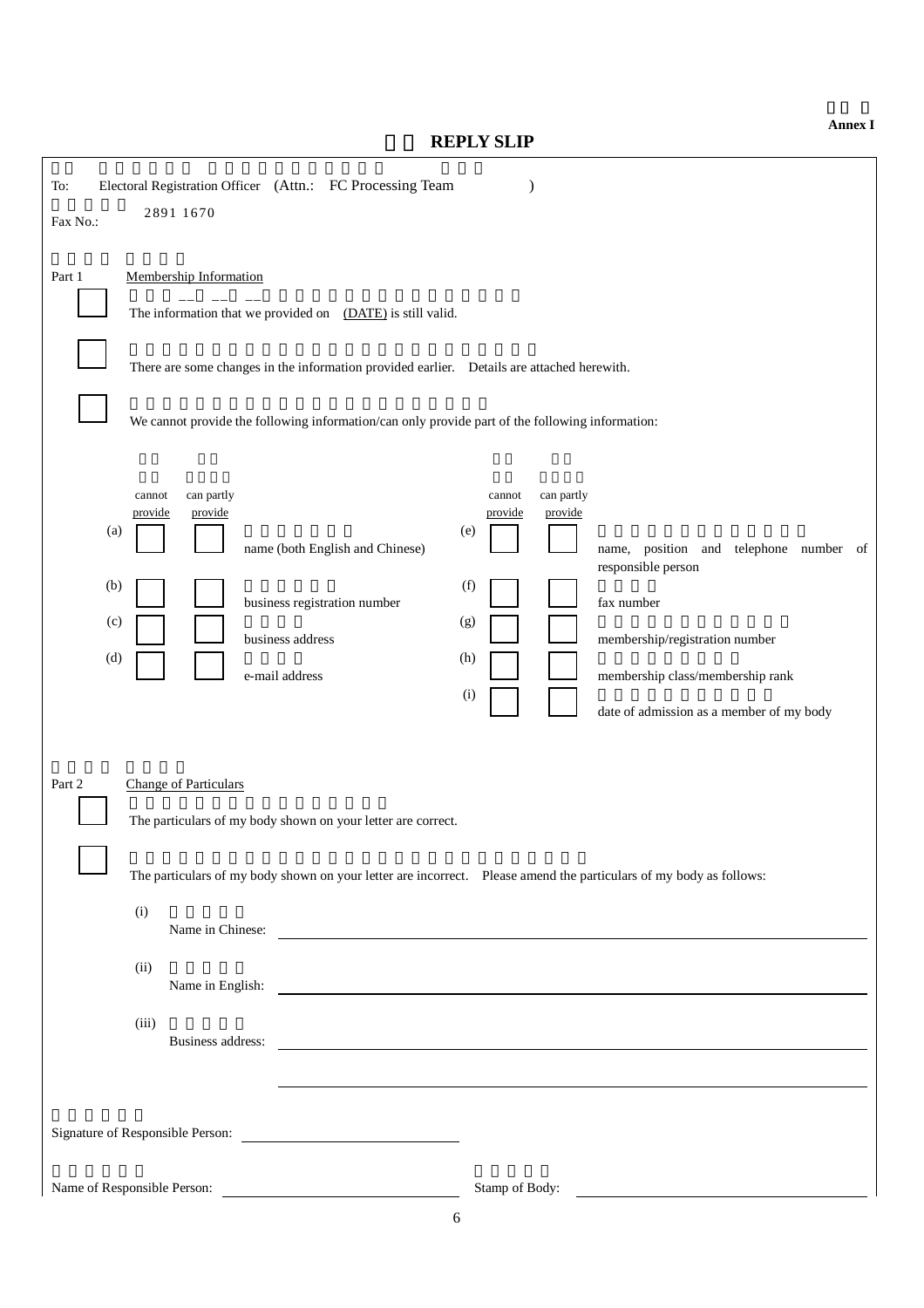| Day-time Contact Tel. No.:              | Name of Body:                                                                                                                               |
|-----------------------------------------|---------------------------------------------------------------------------------------------------------------------------------------------|
| Fax No.:                                | Date:                                                                                                                                       |
| П<br>Please tick the appropriate boxes. |                                                                                                                                             |
| Note:                                   | 200<br>Please return this reply slip together with the information and documentary proof (if any) to this office on or before<br><b>200</b> |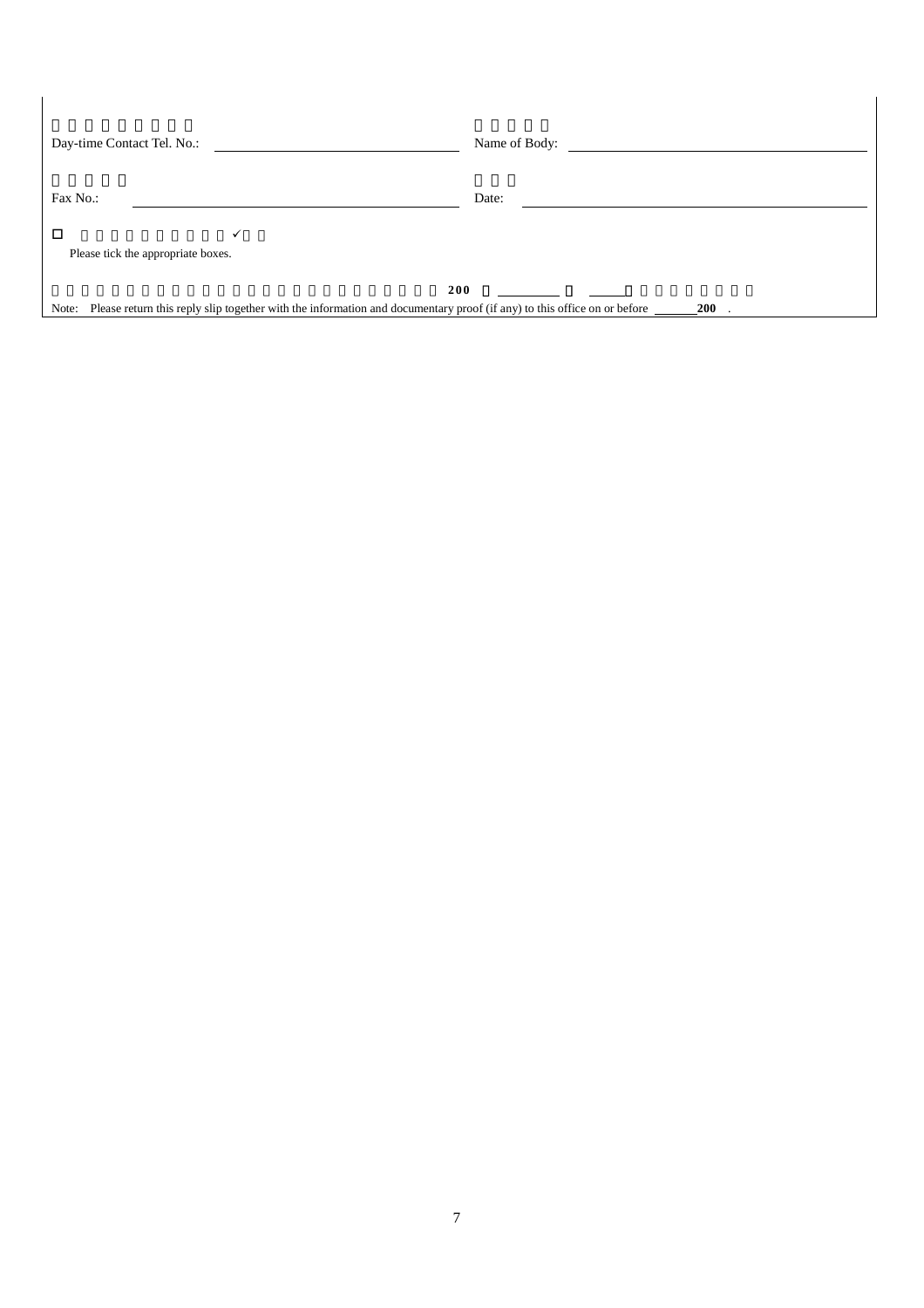# **Reply Slip**

To: Electoral Registration Officer (Attn: Team /Functional Constituencies Section)

Fax No: 2891 1670

## **Provision of Contact Information**

|   | We hereby give our consent for you to provide and disclose the following contact information<br>in respect of our organization to the public for voter registration and election-related purposes: |
|---|----------------------------------------------------------------------------------------------------------------------------------------------------------------------------------------------------|
|   | (a)                                                                                                                                                                                                |
|   | (b)<br>Position of Contact Person in the Organization: ________________________________                                                                                                            |
|   | (c)                                                                                                                                                                                                |
|   | (d)<br>(e)<br>Telephone No: Fax No: Fax No:                                                                                                                                                        |
|   | (f)<br>(g)                                                                                                                                                                                         |
|   | (h)                                                                                                                                                                                                |
|   | We do not consent to provide and disclose the contact information in respect of our<br>organization to the public.                                                                                 |
|   |                                                                                                                                                                                                    |
|   |                                                                                                                                                                                                    |
|   |                                                                                                                                                                                                    |
|   |                                                                                                                                                                                                    |
|   |                                                                                                                                                                                                    |
|   | Date: $\qquad \qquad$                                                                                                                                                                              |
| □ | ✓                                                                                                                                                                                                  |

*Please tick*  $\checkmark$  *in the appropriate box.*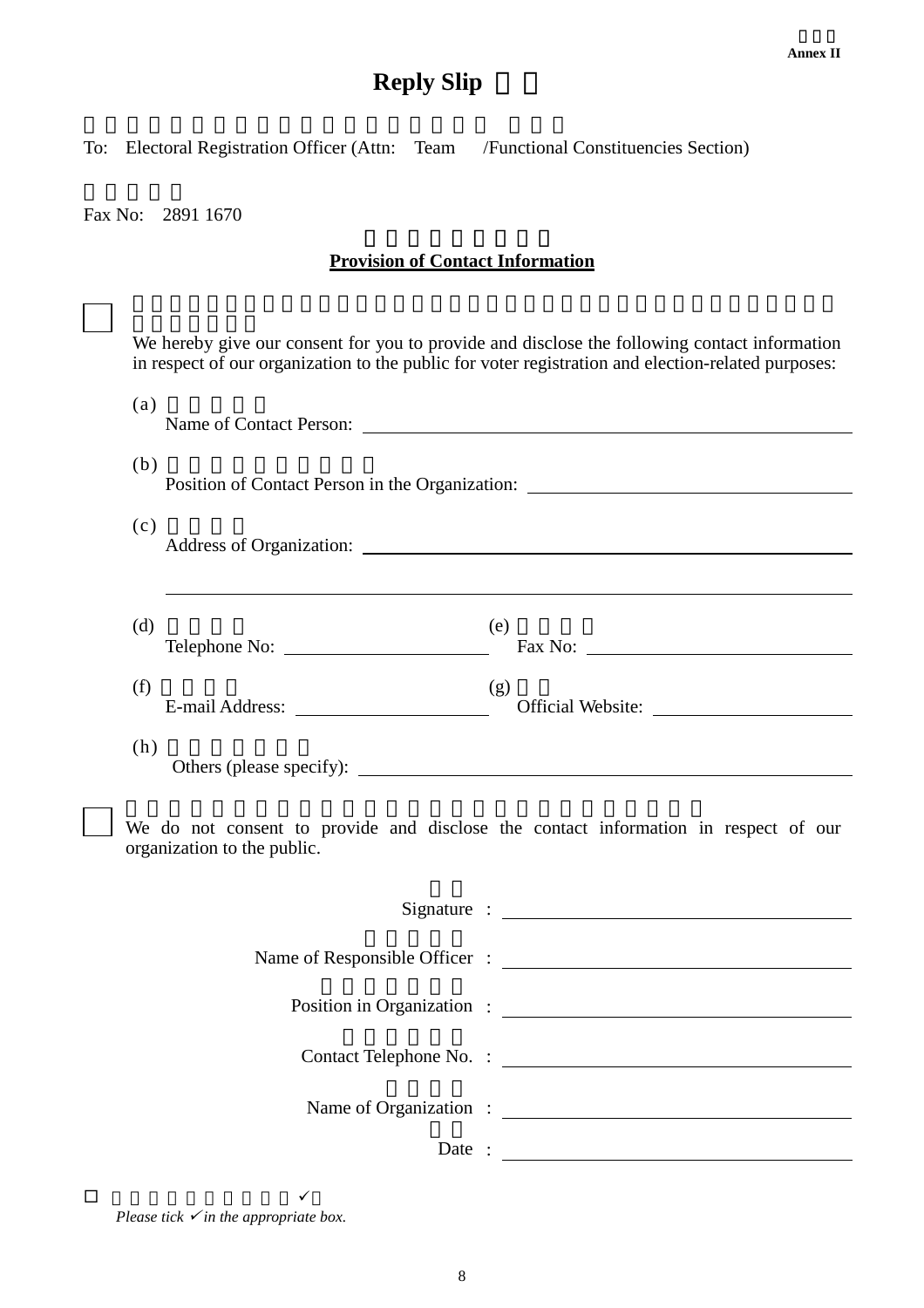### **REGISTRATION AND ELECTORAL OFFICE**

 $\overline{\mathcal{X}}$  $\frac{a}{10}$ 

Our Ref.: Fax: 2891 1670 Web Site: http://www.reo.gov.hk 1999 1001

10/F Guardian House 32 Oi Kwan Road Wan Chai Hong Kong

 $\angle$ REO-42R,  $\angle$  14

#### 如有任何查詢,請致電本處熱線2891 1001。

Dear Sir/Madam,

#### **Registration Particulars of a Corporate Elector in a Functional Constituency and/or a Corporate Voter in an Election Committee Subsector**

In the existing final register(s) of electors and/or voters, your body has been registered as a corporate elector in a functional constituency and/or a corporate voter in an Election Committee subsector. The registration particulars of your body are shown overleaf.

#### **Please notify us by completing the reply slip overleaf without delay for amendment if your business address has changed or if other registration particulars shown overleaf require any amendments**.

A corporate elector/voter may replace/substitute its appointed authorized representative as and when necessary. To apply for replacement/substitution of authorized representative, please complete form REO-42R and send it to reach this Office not later than 14 days before the polling date for the functional constituency or subsector concerned. For details, please refer to the enclosed guidance notes on Appointment of Authorized Representative for a Corporate Elector in a Functional Constituency/Corporate Voter in an Election Committee Subsector.

#### **Please disregard this notice if you have no amendment on registration particulars or replacement/substitution of authorized representative.**

Should you have any enquiries, please call our hotline at 2891 1001.

Electoral Registration Officer